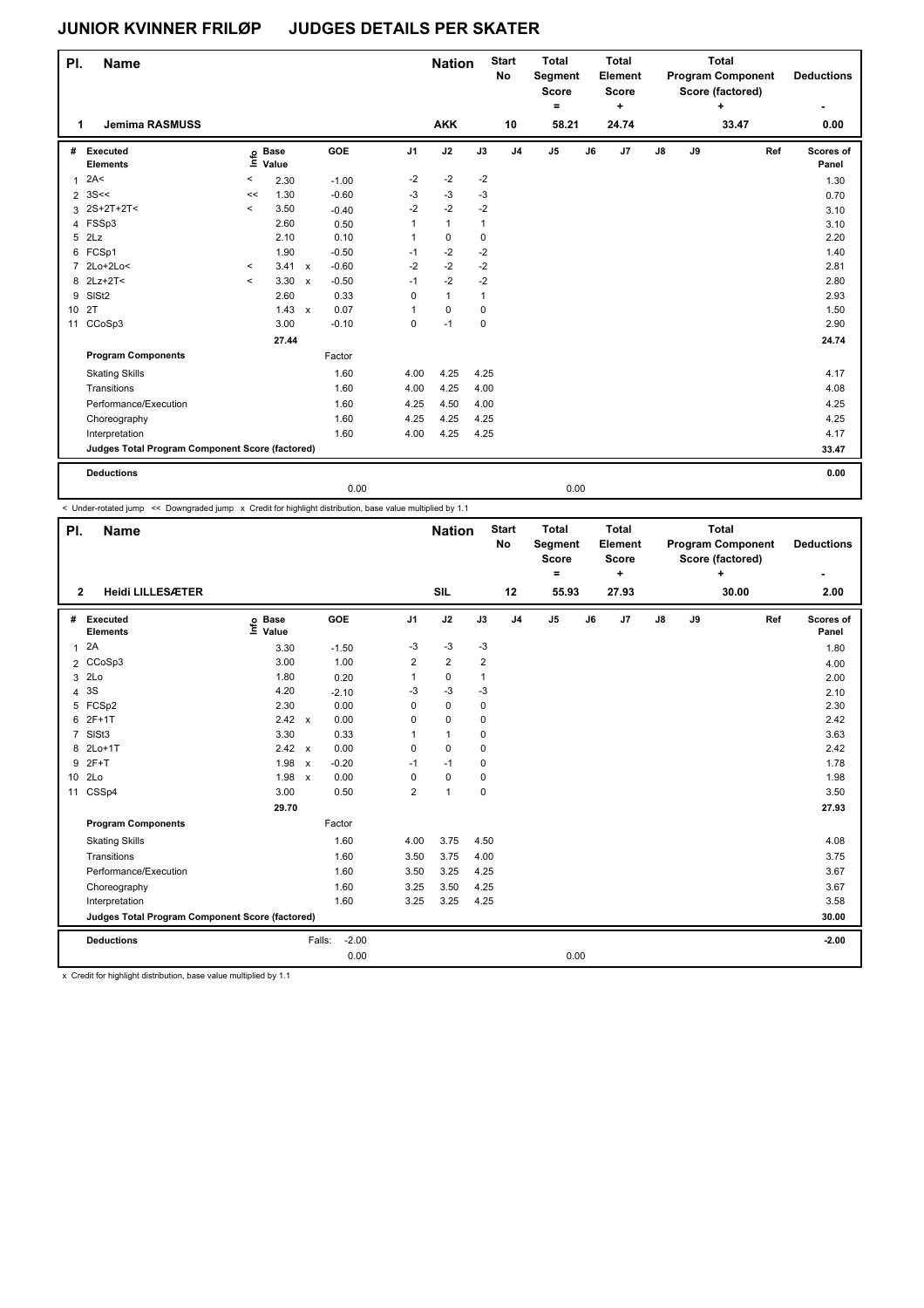| PI.            | <b>Name</b>                                     |                            |                           |         |                | <b>Nation</b> |              | <b>Start</b><br>No | <b>Total</b><br>Segment<br><b>Score</b><br>٠ |    | <b>Total</b><br>Element<br><b>Score</b><br>٠ |    |    | <b>Total</b><br><b>Program Component</b><br>Score (factored)<br>÷ |     | <b>Deductions</b>  |
|----------------|-------------------------------------------------|----------------------------|---------------------------|---------|----------------|---------------|--------------|--------------------|----------------------------------------------|----|----------------------------------------------|----|----|-------------------------------------------------------------------|-----|--------------------|
| 3              | <b>Nora STENERSEN</b>                           |                            |                           |         |                | <b>AKK</b>    |              | 14                 | 55.80                                        |    | 27.26                                        |    |    | 30.54                                                             |     | 2.00               |
| #              | Executed<br><b>Elements</b>                     | e Base<br>E Value<br>Value |                           | GOE     | J <sub>1</sub> | J2            | J3           | J <sub>4</sub>     | $\mathsf{J}5$                                | J6 | J7                                           | J8 | J9 |                                                                   | Ref | Scores of<br>Panel |
| $\mathbf{1}$   | 2Lz+2A+SEQ                                      | 4.32<br>e                  |                           | $-1.50$ | $-3$           | $-3$          | $-3$         |                    |                                              |    |                                              |    |    |                                                                   |     | 2.82               |
| 2              | 2Lo                                             | 1.80                       |                           | 0.10    | 1              | 0             | 0            |                    |                                              |    |                                              |    |    |                                                                   |     | 1.90               |
| 3              | 2F+2T+2T                                        | 4.40                       |                           | $-0.60$ | $-2$           | $-2$          | $-2$         |                    |                                              |    |                                              |    |    |                                                                   |     | 3.80               |
| 4              | CCoSp4                                          | 3.50                       |                           | 0.33    | 1              | $\mathbf 0$   | $\mathbf{1}$ |                    |                                              |    |                                              |    |    |                                                                   |     | 3.83               |
| 5              | $2F+2T$                                         | 3.10                       |                           | $-0.20$ | $-1$           | 0             | $-1$         |                    |                                              |    |                                              |    |    |                                                                   |     | 2.90               |
| 6              | 2S                                              | 1.43                       | $\mathsf{x}$              | 0.00    | 0              | $\Omega$      | $\mathbf 0$  |                    |                                              |    |                                              |    |    |                                                                   |     | 1.43               |
| $\overline{7}$ | SISt1                                           | 1.80                       |                           | 0.17    | 0              | 0             | $\mathbf{1}$ |                    |                                              |    |                                              |    |    |                                                                   |     | 1.97               |
| 8              | 2Lo                                             | 1.98                       | $\boldsymbol{\mathsf{x}}$ | 0.00    | 0              | 0             | 0            |                    |                                              |    |                                              |    |    |                                                                   |     | 1.98               |
| 9              | LSp3                                            | 2.40                       |                           | 0.50    | 1              | $\mathbf{1}$  | 1            |                    |                                              |    |                                              |    |    |                                                                   |     | 2.90               |
| 10 2T          |                                                 | 1.43                       | $\mathsf{x}$              | 0.00    | 0              | 0             | 0            |                    |                                              |    |                                              |    |    |                                                                   |     | 1.43               |
| 11             | FSSp4                                           | 3.00                       |                           | $-0.70$ | $-3$           | $-2$          | $-2$         |                    |                                              |    |                                              |    |    |                                                                   |     | 2.30               |
|                |                                                 | 29.16                      |                           |         |                |               |              |                    |                                              |    |                                              |    |    |                                                                   |     | 27.26              |
|                | <b>Program Components</b>                       |                            |                           | Factor  |                |               |              |                    |                                              |    |                                              |    |    |                                                                   |     |                    |
|                | <b>Skating Skills</b>                           |                            |                           | 1.60    | 3.50           | 3.25          | 4.50         |                    |                                              |    |                                              |    |    |                                                                   |     | 3.75               |
|                | Transitions                                     |                            |                           | 1.60    | 3.25           | 3.75          | 4.25         |                    |                                              |    |                                              |    |    |                                                                   |     | 3.75               |
|                | Performance/Execution                           |                            |                           | 1.60    | 3.75           | 3.75          | 4.25         |                    |                                              |    |                                              |    |    |                                                                   |     | 3.92               |
|                | Choreography                                    |                            |                           | 1.60    | 3.75           | 3.75          | 4.50         |                    |                                              |    |                                              |    |    |                                                                   |     | 4.00               |
|                | Interpretation                                  |                            |                           | 1.60    | 3.25           | 3.50          | 4.25         |                    |                                              |    |                                              |    |    |                                                                   |     | 3.67               |
|                | Judges Total Program Component Score (factored) |                            |                           |         |                |               |              |                    |                                              |    |                                              |    |    |                                                                   |     | 30.54              |
|                | <b>Deductions</b>                               |                            | Falls:                    | $-2.00$ |                |               |              |                    |                                              |    |                                              |    |    |                                                                   |     | $-2.00$            |
|                |                                                 |                            |                           | 0.00    |                |               |              |                    | 0.00                                         |    |                                              |    |    |                                                                   |     |                    |

x Credit for highlight distribution, base value multiplied by 1.1 e Jump take off with wrong edge

| PI.             | <b>Name</b>                                     |                     |                                  |                         |                |      | <b>Nation</b> |              | <b>Start</b><br><b>No</b> | <b>Total</b><br>Segment<br><b>Score</b><br>= |    | <b>Total</b><br>Element<br><b>Score</b><br>٠ |               |    | <b>Total</b><br><b>Program Component</b><br>Score (factored)<br>٠ |     | <b>Deductions</b>         |
|-----------------|-------------------------------------------------|---------------------|----------------------------------|-------------------------|----------------|------|---------------|--------------|---------------------------|----------------------------------------------|----|----------------------------------------------|---------------|----|-------------------------------------------------------------------|-----|---------------------------|
| 4               | <b>Thea RABE</b>                                |                     |                                  |                         |                |      | <b>TT</b>     |              | 11                        | 54.40                                        |    | 22.06                                        |               |    | 33.34                                                             |     | 1.00                      |
| #               | Executed<br><b>Elements</b>                     |                     | <b>Base</b><br>e Base<br>⊆ Value | GOE                     | J <sub>1</sub> |      | J2            | J3           | J <sub>4</sub>            | J <sub>5</sub>                               | J6 | J7                                           | $\mathsf{J}8$ | J9 |                                                                   | Ref | <b>Scores of</b><br>Panel |
| $\mathbf{1}$    | 2T                                              |                     | 1.30                             | 0.13                    | 1              |      | $\pmb{0}$     | $\mathbf{1}$ |                           |                                              |    |                                              |               |    |                                                                   |     | 1.43                      |
|                 | 2 2Lz+2T+T                                      |                     | 3.40                             | $-0.50$                 | -2             |      | $-2$          | $-1$         |                           |                                              |    |                                              |               |    |                                                                   |     | 2.90                      |
|                 | $3$ 2A <<                                       | <<                  | 1.10                             | $-0.60$                 | $-3$           |      | $-3$          | $-3$         |                           |                                              |    |                                              |               |    |                                                                   |     | 0.50                      |
| 4               | FCSp2                                           |                     | 2.30                             | 0.33                    |                |      | $\pmb{0}$     | $\mathbf{1}$ |                           |                                              |    |                                              |               |    |                                                                   |     | 2.63                      |
| 5               | $2F+2T$                                         |                     | 3.10                             | 0.00                    | 0              |      | $\mathbf 0$   | 0            |                           |                                              |    |                                              |               |    |                                                                   |     | 3.10                      |
| 6               | $1Lo+2T$                                        |                     | 1.80                             | 0.00                    | 0              |      | $\pmb{0}$     | 0            |                           |                                              |    |                                              |               |    |                                                                   |     | 1.80                      |
| $\overline{7}$  | SISt <sub>2</sub>                               |                     | 2.60                             | 0.50                    |                |      | $\mathbf{1}$  | $\mathbf{1}$ |                           |                                              |    |                                              |               |    |                                                                   |     | 3.10                      |
|                 | 8 2Lz<                                          | $\hat{\phantom{a}}$ | 1.65 x                           | $-0.90$                 | $-3$           |      | $-3$          | $-3$         |                           |                                              |    |                                              |               |    |                                                                   |     | 0.75                      |
| 9               | CCoSp2                                          |                     | 2.50                             | $-0.20$                 | 0              |      | $-1$          | $-1$         |                           |                                              |    |                                              |               |    |                                                                   |     | 2.30                      |
| 10 <sup>1</sup> | 2F                                              |                     | 1.98                             | $-0.50$<br>$\mathsf{x}$ | $-1$           |      | $-2$          | $-2$         |                           |                                              |    |                                              |               |    |                                                                   |     | 1.48                      |
| 11              | LSp2                                            |                     | 1.90                             | 0.17                    | 1              |      | $\pmb{0}$     | 0            |                           |                                              |    |                                              |               |    |                                                                   |     | 2.07                      |
|                 |                                                 |                     | 23.63                            |                         |                |      |               |              |                           |                                              |    |                                              |               |    |                                                                   |     | 22.06                     |
|                 | <b>Program Components</b>                       |                     |                                  | Factor                  |                |      |               |              |                           |                                              |    |                                              |               |    |                                                                   |     |                           |
|                 | <b>Skating Skills</b>                           |                     |                                  | 1.60                    | 4.00           |      | 4.00          | 4.50         |                           |                                              |    |                                              |               |    |                                                                   |     | 4.17                      |
|                 | Transitions                                     |                     |                                  | 1.60                    |                | 3.75 | 4.00          | 4.00         |                           |                                              |    |                                              |               |    |                                                                   |     | 3.92                      |
|                 | Performance/Execution                           |                     |                                  | 1.60                    |                | 4.50 | 4.00          | 4.25         |                           |                                              |    |                                              |               |    |                                                                   |     | 4.25                      |
|                 | Choreography                                    |                     |                                  | 1.60                    | 4.25           |      | 4.00          | 4.25         |                           |                                              |    |                                              |               |    |                                                                   |     | 4.17                      |
|                 | Interpretation                                  |                     |                                  | 1.60                    | 4.25           |      | 4.25          | 4.50         |                           |                                              |    |                                              |               |    |                                                                   |     | 4.33                      |
|                 | Judges Total Program Component Score (factored) |                     |                                  |                         |                |      |               |              |                           |                                              |    |                                              |               |    |                                                                   |     | 33.34                     |
|                 | <b>Deductions</b>                               |                     |                                  | Falls:                  | $-1.00$        |      |               |              |                           |                                              |    |                                              |               |    |                                                                   |     | $-1.00$                   |
|                 |                                                 |                     |                                  |                         | 0.00           |      |               |              |                           | 0.00                                         |    |                                              |               |    |                                                                   |     |                           |

< Under-rotated jump << Downgraded jump x Credit for highlight distribution, base value multiplied by 1.1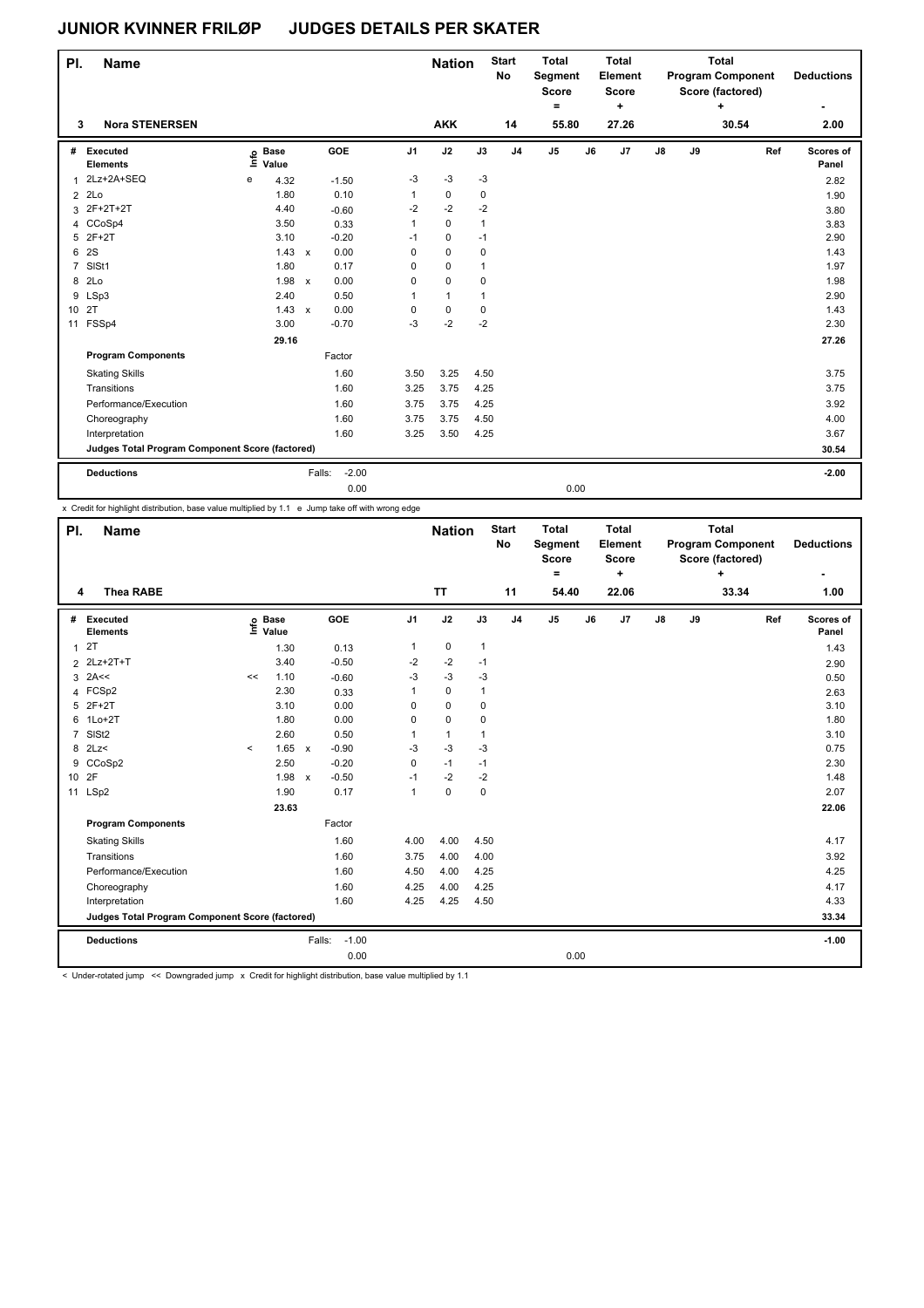| PI.             | <b>Name</b>                                     |   |                            |              |         |                | <b>Nation</b> |              | <b>Start</b><br>No | <b>Total</b><br>Segment<br><b>Score</b><br>۰ |    | <b>Total</b><br>Element<br><b>Score</b><br>٠ |    |    | <b>Total</b><br><b>Program Component</b><br>Score (factored)<br>۰. |     | <b>Deductions</b><br>٠    |
|-----------------|-------------------------------------------------|---|----------------------------|--------------|---------|----------------|---------------|--------------|--------------------|----------------------------------------------|----|----------------------------------------------|----|----|--------------------------------------------------------------------|-----|---------------------------|
| 5               | <b>Karoline RÅNES</b>                           |   |                            |              |         |                | <b>TSK</b>    |              | 5                  | 52.56                                        |    | 25.63                                        |    |    | 26.93                                                              |     | 0.00                      |
| #               | Executed<br><b>Elements</b>                     |   | e Base<br>E Value<br>Value |              | GOE     | J <sub>1</sub> | J2            | J3           | J4                 | J <sub>5</sub>                               | J6 | J7                                           | J8 | J9 |                                                                    | Ref | <b>Scores of</b><br>Panel |
| $\mathbf{1}$    | 1A                                              |   | 1.10                       |              | 0.20    | 2              | $\pmb{0}$     | $\mathbf{1}$ |                    |                                              |    |                                              |    |    |                                                                    |     | 1.30                      |
| $\overline{2}$  | 2Lz+2Lo<<+1T                                    | e | 3.00                       |              | $-0.80$ | $-2$           | $-3$          | $-3$         |                    |                                              |    |                                              |    |    |                                                                    |     | 2.20                      |
|                 | 3 2Lo+2T                                        |   | 3.10                       |              | 0.20    | 1              | $\mathbf{1}$  | 0            |                    |                                              |    |                                              |    |    |                                                                    |     | 3.30                      |
| 4               | $2F+2T$                                         |   | 3.10                       |              | 0.00    | 0              | $\pmb{0}$     | 0            |                    |                                              |    |                                              |    |    |                                                                    |     | 3.10                      |
|                 | 5 FSSp2                                         |   | 2.30                       |              | $-0.20$ | 0              | $-1$          | $-1$         |                    |                                              |    |                                              |    |    |                                                                    |     | 2.10                      |
| 6               | 2F                                              |   | 1.80                       |              | 0.00    | 0              | $\mathbf 0$   | 0            |                    |                                              |    |                                              |    |    |                                                                    |     | 1.80                      |
| $\overline{7}$  | SISt1                                           |   | 1.80                       |              | 0.00    | 0              | 0             | 0            |                    |                                              |    |                                              |    |    |                                                                    |     | 1.80                      |
|                 | 8 CCoSp4                                        |   | 3.50                       |              | 0.50    | 1              | $\mathbf{1}$  | 1            |                    |                                              |    |                                              |    |    |                                                                    |     | 4.00                      |
| 9               | 2Lo                                             |   | 1.98                       | $\mathsf{x}$ | 0.00    | 0              | 0             | 0            |                    |                                              |    |                                              |    |    |                                                                    |     | 1.98                      |
| 10 <sup>1</sup> | 2F                                              |   | 1.98                       | $\mathsf{x}$ | 0.00    | 0              | 0             | 0            |                    |                                              |    |                                              |    |    |                                                                    |     | 1.98                      |
| 11              | LSp2                                            |   | 1.90                       |              | 0.17    | 1              | 0             | 0            |                    |                                              |    |                                              |    |    |                                                                    |     | 2.07                      |
|                 |                                                 |   | 25.56                      |              |         |                |               |              |                    |                                              |    |                                              |    |    |                                                                    |     | 25.63                     |
|                 | <b>Program Components</b>                       |   |                            |              | Factor  |                |               |              |                    |                                              |    |                                              |    |    |                                                                    |     |                           |
|                 | <b>Skating Skills</b>                           |   |                            |              | 1.60    | 4.00           | 3.75          | 3.50         |                    |                                              |    |                                              |    |    |                                                                    |     | 3.75                      |
|                 | Transitions                                     |   |                            |              | 1.60    | 3.00           | 3.25          | 3.00         |                    |                                              |    |                                              |    |    |                                                                    |     | 3.08                      |
|                 | Performance/Execution                           |   |                            |              | 1.60    | 3.25           | 3.50          | 3.25         |                    |                                              |    |                                              |    |    |                                                                    |     | 3.33                      |
|                 | Choreography                                    |   |                            |              | 1.60    | 3.00           | 3.50          | 3.25         |                    |                                              |    |                                              |    |    |                                                                    |     | 3.25                      |
|                 | Interpretation                                  |   |                            |              | 1.60    | 3.50           | 3.75          | 3.00         |                    |                                              |    |                                              |    |    |                                                                    |     | 3.42                      |
|                 | Judges Total Program Component Score (factored) |   |                            |              |         |                |               |              |                    |                                              |    |                                              |    |    |                                                                    |     | 26.93                     |
|                 | <b>Deductions</b>                               |   |                            |              |         |                |               |              |                    |                                              |    |                                              |    |    |                                                                    |     | 0.00                      |
|                 |                                                 |   |                            |              | 0.00    |                |               |              |                    | 0.00                                         |    |                                              |    |    |                                                                    |     |                           |

<< Downgraded jump x Credit for highlight distribution, base value multiplied by 1.1 e Jump take off with wrong edge

| PI.            | <b>Name</b>                                     |      |                      |              |                   |                | <b>Nation</b> |                | <b>Start</b><br>No | <b>Total</b><br>Segment<br><b>Score</b><br>$\equiv$ |    | <b>Total</b><br>Element<br><b>Score</b><br>٠ |               |    | <b>Total</b><br><b>Program Component</b><br>Score (factored)<br>÷ |     | <b>Deductions</b>  |
|----------------|-------------------------------------------------|------|----------------------|--------------|-------------------|----------------|---------------|----------------|--------------------|-----------------------------------------------------|----|----------------------------------------------|---------------|----|-------------------------------------------------------------------|-----|--------------------|
| 6              | <b>Tonje HAGEN</b>                              |      |                      |              |                   |                | <b>SKK</b>    |                | 8                  | 51.17                                               |    | 25.90                                        |               |    | 26.27                                                             |     | 1.00               |
| #              | Executed<br><b>Elements</b>                     | lnfo | <b>Base</b><br>Value |              | GOE               | J <sub>1</sub> | J2            | J3             | J <sub>4</sub>     | J <sub>5</sub>                                      | J6 | J7                                           | $\mathsf{J}8$ | J9 |                                                                   | Ref | Scores of<br>Panel |
| $\mathbf{1}$   | 2F+2T+2T                                        |      | 4.40                 |              | $-0.20$           | $-1$           | 0             | $-1$           |                    |                                                     |    |                                              |               |    |                                                                   |     | 4.20               |
| $\overline{2}$ | $2Lz+2T$                                        |      | 3.40                 |              | $-0.10$           | $-1$           | 0             | 0              |                    |                                                     |    |                                              |               |    |                                                                   |     | 3.30               |
|                | $3$ 2A <<                                       | <<   | 1.10                 |              | $-0.60$           | $-3$           | $-3$          | -3             |                    |                                                     |    |                                              |               |    |                                                                   |     | 0.50               |
| 4              | FSSp2                                           |      | 2.30                 |              | $-0.10$           | 0              | $-1$          | 0              |                    |                                                     |    |                                              |               |    |                                                                   |     | 2.20               |
| 5              | 2Lz                                             |      | 2.31                 | $\mathsf{x}$ | 0.10              | 1              | $\mathbf 0$   | 0              |                    |                                                     |    |                                              |               |    |                                                                   |     | 2.41               |
| 6              | 2F                                              |      | 1.98                 | $\mathsf{x}$ | 0.20              | 1              | $\mathbf 0$   | $\mathbf{1}$   |                    |                                                     |    |                                              |               |    |                                                                   |     | 2.18               |
| $\overline{7}$ | 2Lo                                             |      | 1.98                 | $\mathsf{x}$ | 0.00              | 0              | $\mathbf 0$   | 0              |                    |                                                     |    |                                              |               |    |                                                                   |     | 1.98               |
| 8              | LSp1                                            |      | 1.50                 |              | $-0.30$           | $-1$           | $-1$          | $-1$           |                    |                                                     |    |                                              |               |    |                                                                   |     | 1.20               |
| 9              | SISt <sub>2</sub>                               |      | 2.60                 |              | $-0.03$           | $-1$           | $\mathbf{1}$  | $-1$           |                    |                                                     |    |                                              |               |    |                                                                   |     | 2.57               |
|                | 10 2Lo+1Lo                                      |      | 2.53 x               |              | 0.00              | 0              | $\mathbf 0$   | 0              |                    |                                                     |    |                                              |               |    |                                                                   |     | 2.53               |
| 11             | CCoSp2                                          |      | 2.50                 |              | 0.33              | 1              | $\mathbf 0$   | $\overline{1}$ |                    |                                                     |    |                                              |               |    |                                                                   |     | 2.83               |
|                |                                                 |      | 26.60                |              |                   |                |               |                |                    |                                                     |    |                                              |               |    |                                                                   |     | 25.90              |
|                | <b>Program Components</b>                       |      |                      |              | Factor            |                |               |                |                    |                                                     |    |                                              |               |    |                                                                   |     |                    |
|                | <b>Skating Skills</b>                           |      |                      |              | 1.60              | 3.75           | 4.00          | 3.25           |                    |                                                     |    |                                              |               |    |                                                                   |     | 3.67               |
|                | Transitions                                     |      |                      |              | 1.60              | 3.25           | 3.50          | 3.00           |                    |                                                     |    |                                              |               |    |                                                                   |     | 3.25               |
|                | Performance/Execution                           |      |                      |              | 1.60              | 3.25           | 3.50          | 3.00           |                    |                                                     |    |                                              |               |    |                                                                   |     | 3.25               |
|                | Choreography                                    |      |                      |              | 1.60              | 3.50           | 3.25          | 3.00           |                    |                                                     |    |                                              |               |    |                                                                   |     | 3.25               |
|                | Interpretation                                  |      |                      |              | 1.60              | 3.00           | 3.25          | 2.75           |                    |                                                     |    |                                              |               |    |                                                                   |     | 3.00               |
|                | Judges Total Program Component Score (factored) |      |                      |              |                   |                |               |                |                    |                                                     |    |                                              |               |    |                                                                   |     | 26.27              |
|                | <b>Deductions</b>                               |      |                      |              | $-1.00$<br>Falls: |                |               |                |                    |                                                     |    |                                              |               |    |                                                                   |     | $-1.00$            |
|                |                                                 |      |                      |              | 0.00              |                |               |                |                    | 0.00                                                |    |                                              |               |    |                                                                   |     |                    |

<< Downgraded jump x Credit for highlight distribution, base value multiplied by 1.1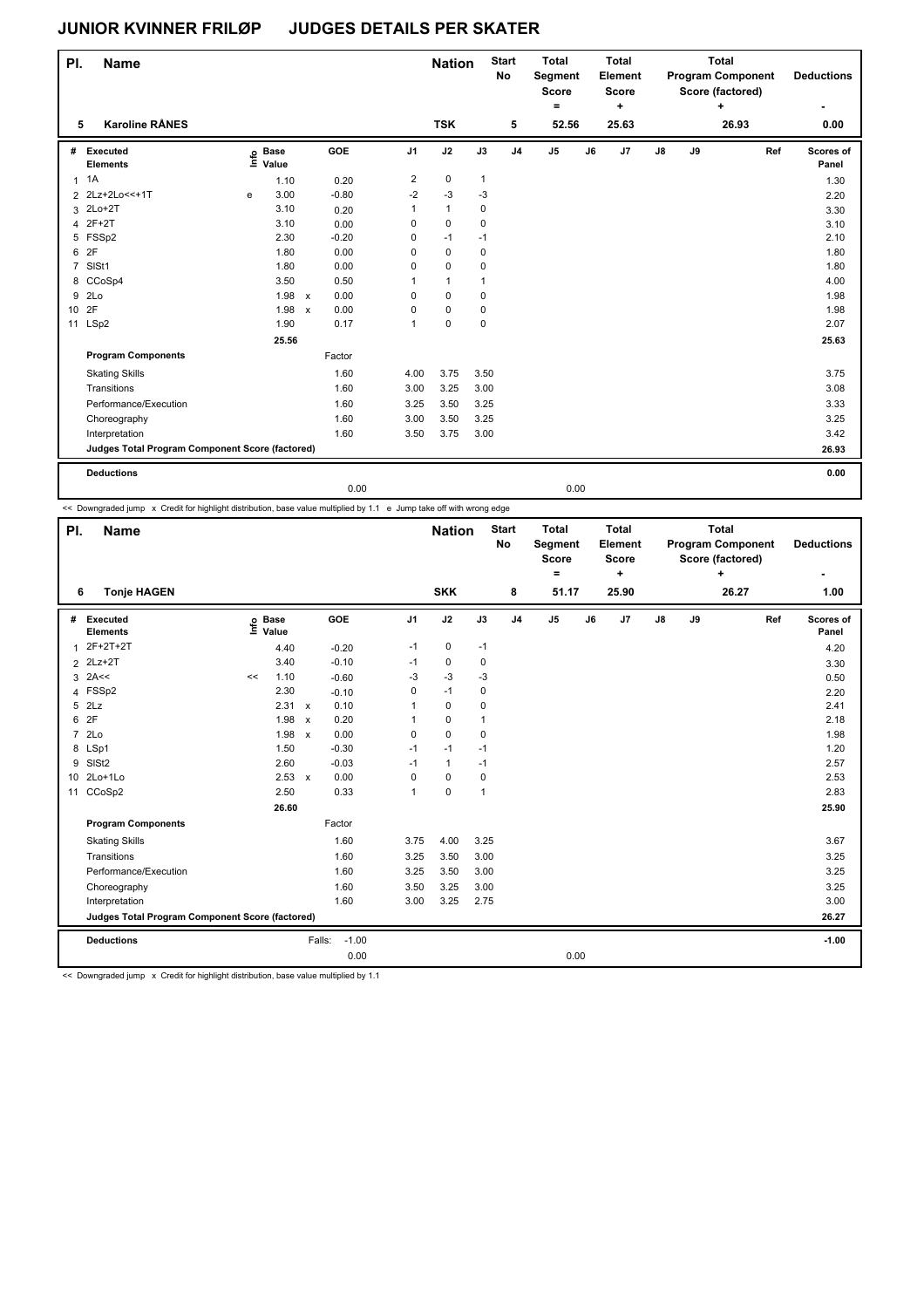| PI.             | <b>Name</b>                                     |    |                            |                           |                   |                | <b>Nation</b> |              | <b>Start</b><br>No | <b>Total</b><br>Segment<br><b>Score</b><br>٠ |    | <b>Total</b><br>Element<br><b>Score</b><br>÷ |    |    | <b>Total</b><br><b>Program Component</b><br>Score (factored)<br>$\ddot{}$ |     | <b>Deductions</b>  |
|-----------------|-------------------------------------------------|----|----------------------------|---------------------------|-------------------|----------------|---------------|--------------|--------------------|----------------------------------------------|----|----------------------------------------------|----|----|---------------------------------------------------------------------------|-----|--------------------|
| 7               | <b>Cecilie MELING</b>                           |    |                            |                           |                   |                | <b>BKK</b>    |              | 13                 | 49.16                                        |    | 20.83                                        |    |    | 29.33                                                                     |     | 1.00               |
| #               | Executed<br><b>Elements</b>                     |    | e Base<br>E Value<br>Value |                           | GOE               | J <sub>1</sub> | J2            | J3           | J <sub>4</sub>     | $\mathsf{J}5$                                | J6 | J7                                           | J8 | J9 |                                                                           | Ref | Scores of<br>Panel |
| $\mathbf{1}$    | 2Lo                                             |    | 1.80                       |                           | 0.20              | 1              | 0             | $\mathbf{1}$ |                    |                                              |    |                                              |    |    |                                                                           |     | 2.00               |
| $\overline{2}$  | 2Lz+2T+2T                                       |    | 4.70                       |                           | 0.00              | 0              | $\mathbf 0$   | 0            |                    |                                              |    |                                              |    |    |                                                                           |     | 4.70               |
| 3               | 2A<<                                            | << | 1.10                       |                           | $-0.60$           | $-3$           | $-3$          | $-3$         |                    |                                              |    |                                              |    |    |                                                                           |     | 0.50               |
|                 | 4 FSSp3                                         |    | 2.60                       |                           | 0.33              | 1              | 0             | $\mathbf{1}$ |                    |                                              |    |                                              |    |    |                                                                           |     | 2.93               |
| 5               | $2F+2T$                                         | e  | 3.10                       |                           | $-0.70$           | $-2$           | $-2$          | $-3$         |                    |                                              |    |                                              |    |    |                                                                           |     | 2.40               |
| 6               | 1Lo                                             |    | 0.55                       | $\mathsf{x}$              | $-0.17$           | $-2$           | $-2$          | $-1$         |                    |                                              |    |                                              |    |    |                                                                           |     | 0.38               |
|                 | 7 LSp2                                          |    | 1.90                       |                           | $-0.10$           | 0              | $-1$          | 0            |                    |                                              |    |                                              |    |    |                                                                           |     | 1.80               |
|                 | 8 CiSt2                                         |    | 2.60                       |                           | $-0.10$           | $-1$           | $\mathbf 0$   | 0            |                    |                                              |    |                                              |    |    |                                                                           |     | 2.50               |
| 9               | 1F                                              |    | 0.55                       | $\mathsf{x}$              | $-0.07$           | $-1$           | $-1$          | 0            |                    |                                              |    |                                              |    |    |                                                                           |     | 0.48               |
| 10 <sup>1</sup> | 2S<<                                            | << | 0.44                       | $\boldsymbol{\mathsf{x}}$ | $-0.30$           | $-3$           | $-3$          | $-3$         |                    |                                              |    |                                              |    |    |                                                                           |     | 0.14               |
| 11              | CCoSp3                                          |    | 3.00                       |                           | 0.00              | 0              | 0             | $\mathbf 0$  |                    |                                              |    |                                              |    |    |                                                                           |     | 3.00               |
|                 |                                                 |    | 22.34                      |                           |                   |                |               |              |                    |                                              |    |                                              |    |    |                                                                           |     | 20.83              |
|                 | <b>Program Components</b>                       |    |                            |                           | Factor            |                |               |              |                    |                                              |    |                                              |    |    |                                                                           |     |                    |
|                 | <b>Skating Skills</b>                           |    |                            |                           | 1.60              | 4.25           | 3.50          | 4.25         |                    |                                              |    |                                              |    |    |                                                                           |     | 4.00               |
|                 | Transitions                                     |    |                            |                           | 1.60              | 3.75           | 3.25          | 3.75         |                    |                                              |    |                                              |    |    |                                                                           |     | 3.58               |
|                 | Performance/Execution                           |    |                            |                           | 1.60              | 3.25           | 3.25          | 4.00         |                    |                                              |    |                                              |    |    |                                                                           |     | 3.50               |
|                 | Choreography                                    |    |                            |                           | 1.60              | 4.00           | 3.25          | 4.00         |                    |                                              |    |                                              |    |    |                                                                           |     | 3.75               |
|                 | Interpretation                                  |    |                            |                           | 1.60              | 3.25           | 3.50          | 3.75         |                    |                                              |    |                                              |    |    |                                                                           |     | 3.50               |
|                 | Judges Total Program Component Score (factored) |    |                            |                           |                   |                |               |              |                    |                                              |    |                                              |    |    |                                                                           |     | 29.33              |
|                 | <b>Deductions</b>                               |    |                            |                           | $-1.00$<br>Falls: |                |               |              |                    |                                              |    |                                              |    |    |                                                                           |     | $-1.00$            |
|                 |                                                 |    |                            |                           | 0.00              |                |               |              |                    | 0.00                                         |    |                                              |    |    |                                                                           |     |                    |

<< Downgraded jump x Credit for highlight distribution, base value multiplied by 1.1 e Jump take off with wrong edge

| PI.             | <b>Name</b>                                     |      |                      |              |         |                | <b>Nation</b>  |             | <b>Start</b><br>No | <b>Total</b><br>Segment<br><b>Score</b><br>$\equiv$ |    | <b>Total</b><br>Element<br><b>Score</b><br>+ |               |    | <b>Total</b><br><b>Program Component</b><br>Score (factored)<br>÷ |     | <b>Deductions</b>  |
|-----------------|-------------------------------------------------|------|----------------------|--------------|---------|----------------|----------------|-------------|--------------------|-----------------------------------------------------|----|----------------------------------------------|---------------|----|-------------------------------------------------------------------|-----|--------------------|
| 8               | <b>Samantha WAUGH</b>                           |      |                      |              |         |                | <b>TSK</b>     |             | 6                  | 48.64                                               |    | 24.52                                        |               |    | 24.12                                                             |     | 0.00               |
| #               | Executed<br><b>Elements</b>                     | ١nfo | <b>Base</b><br>Value |              | GOE     | J <sub>1</sub> | J2             | J3          | J <sub>4</sub>     | J <sub>5</sub>                                      | J6 | J7                                           | $\mathsf{J}8$ | J9 |                                                                   | Ref | Scores of<br>Panel |
| 1               | $2F+2Lo$                                        |      | 3.60                 |              | 0.20    | 1              | $\overline{1}$ | $\mathbf 0$ |                    |                                                     |    |                                              |               |    |                                                                   |     | 3.80               |
|                 | 2 2Lz+2T+2Lo                                    | e    | 5.20                 |              | $-0.40$ | $-1$           | $-1$           | $-2$        |                    |                                                     |    |                                              |               |    |                                                                   |     | 4.80               |
| 3               | 2S                                              |      | 1.30                 |              | 0.07    | 1              | $\Omega$       | $\mathbf 0$ |                    |                                                     |    |                                              |               |    |                                                                   |     | 1.37               |
| 4               | CCoSp1                                          |      | 2.00                 |              | $-0.10$ | 0              | $-1$           | $\mathbf 0$ |                    |                                                     |    |                                              |               |    |                                                                   |     | 1.90               |
| 5               | 2Lo                                             |      | 1.98                 | $\mathsf{x}$ | 0.00    | $\Omega$       | $\mathbf 0$    | 0           |                    |                                                     |    |                                              |               |    |                                                                   |     | 1.98               |
| 6               | 1A                                              |      | 1.21                 | $\mathsf{x}$ | 0.07    | 1              | 0              | 0           |                    |                                                     |    |                                              |               |    |                                                                   |     | 1.28               |
| 7               | FCSp1                                           |      | 1.90                 |              | 0.00    | 0              | $\mathbf 0$    | $\mathbf 0$ |                    |                                                     |    |                                              |               |    |                                                                   |     | 1.90               |
| 8               | 2Lz                                             | e    | 2.31 x               |              | $-0.40$ | $-1$           | $-1$           | $-2$        |                    |                                                     |    |                                              |               |    |                                                                   |     | 1.91               |
| 9               | SISt1                                           |      | 1.80                 |              | 0.00    | 0              | $\mathbf 0$    | $\mathbf 0$ |                    |                                                     |    |                                              |               |    |                                                                   |     | 1.80               |
| 10 <sup>1</sup> | 2F                                              |      | $1.98 \times$        |              | $-0.10$ | $-1$           | $\mathbf 0$    | 0           |                    |                                                     |    |                                              |               |    |                                                                   |     | 1.88               |
| 11              | LSp2                                            |      | 1.90                 |              | 0.00    | 0              | $\mathbf 0$    | $\mathbf 0$ |                    |                                                     |    |                                              |               |    |                                                                   |     | 1.90               |
|                 |                                                 |      | 25.18                |              |         |                |                |             |                    |                                                     |    |                                              |               |    |                                                                   |     | 24.52              |
|                 | <b>Program Components</b>                       |      |                      |              | Factor  |                |                |             |                    |                                                     |    |                                              |               |    |                                                                   |     |                    |
|                 | <b>Skating Skills</b>                           |      |                      |              | 1.60    | 3.75           | 4.00           | 3.75        |                    |                                                     |    |                                              |               |    |                                                                   |     | 3.83               |
|                 | Transitions                                     |      |                      |              | 1.60    | 2.25           | 3.00           | 3.25        |                    |                                                     |    |                                              |               |    |                                                                   |     | 2.83               |
|                 | Performance/Execution                           |      |                      |              | 1.60    | 2.25           | 2.75           | 3.25        |                    |                                                     |    |                                              |               |    |                                                                   |     | 2.75               |
|                 | Choreography                                    |      |                      |              | 1.60    | 2.00           | 3.25           | 3.25        |                    |                                                     |    |                                              |               |    |                                                                   |     | 2.83               |
|                 | Interpretation                                  |      |                      |              | 1.60    | 2.00           | 3.50           | 3.00        |                    |                                                     |    |                                              |               |    |                                                                   |     | 2.83               |
|                 | Judges Total Program Component Score (factored) |      |                      |              |         |                |                |             |                    |                                                     |    |                                              |               |    |                                                                   |     | 24.12              |
|                 | <b>Deductions</b>                               |      |                      |              |         |                |                |             |                    |                                                     |    |                                              |               |    |                                                                   |     | 0.00               |
|                 |                                                 |      |                      |              | 0.00    |                |                |             |                    | 0.00                                                |    |                                              |               |    |                                                                   |     |                    |

x Credit for highlight distribution, base value multiplied by 1.1 e Jump take off with wrong edge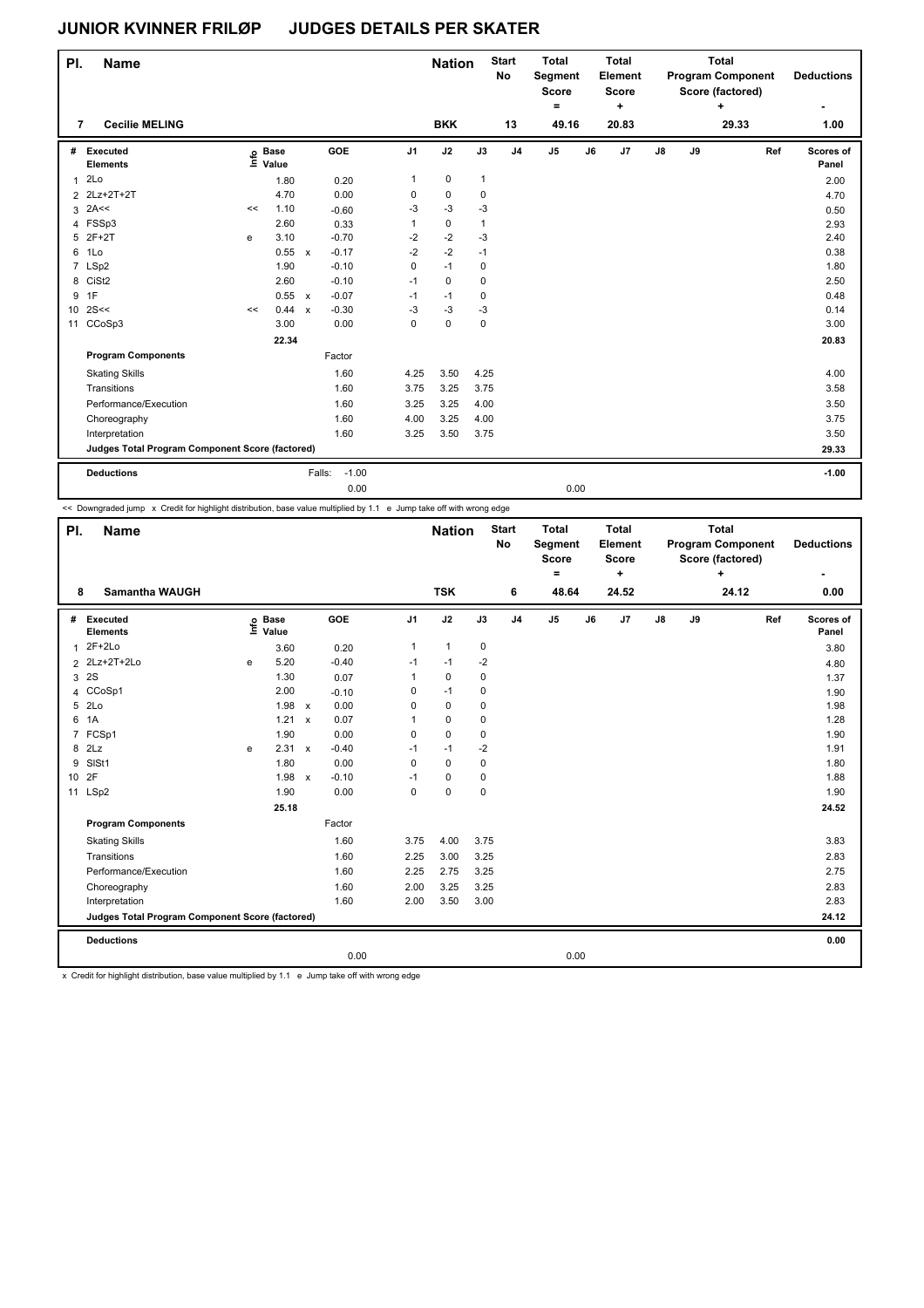| PI.   | Name                                            |   |                 |              |         |             | <b>Nation</b> |             | <b>Start</b><br>No | <b>Total</b><br>Segment<br><b>Score</b><br>$\equiv$ |    | <b>Total</b><br>Element<br><b>Score</b><br>٠ |               |    | <b>Total</b><br><b>Program Component</b><br>Score (factored)<br>÷ |     | <b>Deductions</b>  |
|-------|-------------------------------------------------|---|-----------------|--------------|---------|-------------|---------------|-------------|--------------------|-----------------------------------------------------|----|----------------------------------------------|---------------|----|-------------------------------------------------------------------|-----|--------------------|
| 9     | <b>Maria Kristine OLSEN</b>                     |   |                 |              |         |             | <b>AKK</b>    |             | 7                  | 44.13                                               |    | 20.53                                        |               |    | 23.60                                                             |     | 0.00               |
| #     | Executed<br><b>Elements</b>                     | Ξ | o Base<br>Value |              | GOE     | J1          | J2            | J3          | J <sub>4</sub>     | J <sub>5</sub>                                      | J6 | J7                                           | $\mathsf{J}8$ | J9 |                                                                   | Ref | Scores of<br>Panel |
| 1     | $2F+2T$                                         |   | 3.10            |              | 0.10    | 1           | $\pmb{0}$     | 0           |                    |                                                     |    |                                              |               |    |                                                                   |     | 3.20               |
|       | 2 2T+2T+SEQ                                     |   | 2.08            |              | $-0.33$ | $-2$        | $-1$          | $-2$        |                    |                                                     |    |                                              |               |    |                                                                   |     | 1.75               |
|       | $3$ 2Lz+2T <<                                   | e | 2.50            |              | $-0.90$ | $-3$        | $-3$          | $-3$        |                    |                                                     |    |                                              |               |    |                                                                   |     | 1.60               |
|       | 4 FSSp3                                         |   | 2.60            |              | $-0.20$ | $-1$        | $-1$          | 0           |                    |                                                     |    |                                              |               |    |                                                                   |     | 2.40               |
|       | 5 2Lo                                           |   | 1.98            | $\mathsf{x}$ | 0.00    | $\mathbf 0$ | $\mathbf 0$   | $\mathbf 0$ |                    |                                                     |    |                                              |               |    |                                                                   |     | 1.98               |
|       | 6 LSp1                                          |   | 1.50            |              | $-0.10$ | 0           | $\pmb{0}$     | $-1$        |                    |                                                     |    |                                              |               |    |                                                                   |     | 1.40               |
| 7     | SISt1                                           |   | 1.80            |              | $-0.10$ | 0           | $\pmb{0}$     | $-1$        |                    |                                                     |    |                                              |               |    |                                                                   |     | 1.70               |
|       | 8 1A                                            |   | $1.21 \times$   |              | 0.00    | 0           | $\mathbf 0$   | $\mathbf 0$ |                    |                                                     |    |                                              |               |    |                                                                   |     | 1.21               |
| 9     | 2Lz                                             |   | 2.31            | $\mathsf{x}$ | $-0.90$ | $-3$        | $-3$          | $-3$        |                    |                                                     |    |                                              |               |    |                                                                   |     | 1.41               |
| 10 2F |                                                 |   | 1.98            | $\mathsf{x}$ | 0.00    | 0           | $\pmb{0}$     | 0           |                    |                                                     |    |                                              |               |    |                                                                   |     | 1.98               |
|       | 11 CCoSp1                                       |   | 2.00            |              | $-0.10$ | $\mathbf 0$ | $-1$          | 0           |                    |                                                     |    |                                              |               |    |                                                                   |     | 1.90               |
|       |                                                 |   | 23.06           |              |         |             |               |             |                    |                                                     |    |                                              |               |    |                                                                   |     | 20.53              |
|       | <b>Program Components</b>                       |   |                 |              | Factor  |             |               |             |                    |                                                     |    |                                              |               |    |                                                                   |     |                    |
|       | <b>Skating Skills</b>                           |   |                 |              | 1.60    | 3.25        | 3.25          | 2.75        |                    |                                                     |    |                                              |               |    |                                                                   |     | 3.08               |
|       | Transitions                                     |   |                 |              | 1.60    | 3.25        | 3.25          | 2.50        |                    |                                                     |    |                                              |               |    |                                                                   |     | 3.00               |
|       | Performance/Execution                           |   |                 |              | 1.60    | 3.00        | 3.25          | 2.75        |                    |                                                     |    |                                              |               |    |                                                                   |     | 3.00               |
|       | Choreography                                    |   |                 |              | 1.60    | 3.25        | 3.00          | 2.50        |                    |                                                     |    |                                              |               |    |                                                                   |     | 2.92               |
|       | Interpretation                                  |   |                 |              | 1.60    | 2.75        | 3.25          | 2.25        |                    |                                                     |    |                                              |               |    |                                                                   |     | 2.75               |
|       | Judges Total Program Component Score (factored) |   |                 |              |         |             |               |             |                    |                                                     |    |                                              |               |    |                                                                   |     | 23.60              |
|       | <b>Deductions</b>                               |   |                 |              |         |             |               |             |                    |                                                     |    |                                              |               |    |                                                                   |     | 0.00               |
|       |                                                 |   |                 |              | 0.00    |             |               |             |                    | 0.00                                                |    |                                              |               |    |                                                                   |     |                    |

<< Downgraded jump x Credit for highlight distribution, base value multiplied by 1.1 e Jump take off with wrong edge

| PI.            | <b>Name</b>                                     |                                  |              |         |                | <b>Nation</b> |             | <b>Start</b><br><b>No</b> | <b>Total</b><br>Segment<br><b>Score</b><br>٠ |    | Total<br>Element<br><b>Score</b><br>+ |               |    | <b>Total</b><br><b>Program Component</b><br>Score (factored)<br>÷ |     | <b>Deductions</b>  |
|----------------|-------------------------------------------------|----------------------------------|--------------|---------|----------------|---------------|-------------|---------------------------|----------------------------------------------|----|---------------------------------------|---------------|----|-------------------------------------------------------------------|-----|--------------------|
| 10             | <b>Cornelia BULL</b>                            |                                  |              |         |                | <b>AKK</b>    |             | 1                         | 42.06                                        |    | 19.92                                 |               |    | 22.14                                                             |     | 0.00               |
|                | # Executed<br><b>Elements</b>                   | <b>Base</b><br>e Base<br>⊆ Value |              | GOE     | J <sub>1</sub> | J2            | J3          | J <sub>4</sub>            | J5                                           | J6 | J7                                    | $\mathsf{J}8$ | J9 |                                                                   | Ref | Scores of<br>Panel |
| $\mathbf{1}$   | 2Lo+2Lo                                         | 3.60                             |              | 0.10    | 1              | $\mathbf 0$   | $\mathbf 0$ |                           |                                              |    |                                       |               |    |                                                                   |     | 3.70               |
| $\overline{2}$ | 2F                                              | 1.80                             |              | $-0.10$ | $-1$           | 0             | 0           |                           |                                              |    |                                       |               |    |                                                                   |     | 1.70               |
| 3              | 1Lz                                             | 0.60                             |              | $-0.03$ | $-1$           | 0             | 0           |                           |                                              |    |                                       |               |    |                                                                   |     | 0.57               |
| 4              | 2F                                              | 1.80                             |              | 0.00    | 0              | $\mathbf 0$   | 0           |                           |                                              |    |                                       |               |    |                                                                   |     | 1.80               |
|                | 5 FSSp1                                         | 2.00                             |              | 0.17    | 0              | $\mathbf{1}$  | 0           |                           |                                              |    |                                       |               |    |                                                                   |     | 2.17               |
| 6              | 2Lo                                             | 1.80                             |              | 0.00    | 0              | $\Omega$      | $\Omega$    |                           |                                              |    |                                       |               |    |                                                                   |     | 1.80               |
| $\overline{7}$ | 2S                                              | 1.43                             | $\mathsf{x}$ | $-0.13$ | $-1$           | $-1$          | $\mathbf 0$ |                           |                                              |    |                                       |               |    |                                                                   |     | 1.30               |
| 8              | CSSp2                                           | 2.30                             |              | 0.17    | 1              | $\mathbf 0$   | 0           |                           |                                              |    |                                       |               |    |                                                                   |     | 2.47               |
| 9              | SISt1                                           | 1.80                             |              | $-0.30$ | $-1$           | $-2$          | $\mathbf 0$ |                           |                                              |    |                                       |               |    |                                                                   |     | 1.50               |
|                | 10 1A                                           | 1.21 x                           |              | 0.00    | 0              | $\mathbf 0$   | $\mathbf 0$ |                           |                                              |    |                                       |               |    |                                                                   |     | 1.21               |
| 11             | CCoSp1                                          | 2.00                             |              | $-0.30$ | $-1$           | $-2$          | $\mathbf 0$ |                           |                                              |    |                                       |               |    |                                                                   |     | 1.70               |
|                |                                                 | 20.34                            |              |         |                |               |             |                           |                                              |    |                                       |               |    |                                                                   |     | 19.92              |
|                | <b>Program Components</b>                       |                                  |              | Factor  |                |               |             |                           |                                              |    |                                       |               |    |                                                                   |     |                    |
|                | <b>Skating Skills</b>                           |                                  |              | 1.60    | 3.00           | 2.50          | 3.50        |                           |                                              |    |                                       |               |    |                                                                   |     | 3.00               |
|                | Transitions                                     |                                  |              | 1.60    | 2.50           | 2.50          | 3.00        |                           |                                              |    |                                       |               |    |                                                                   |     | 2.67               |
|                | Performance/Execution                           |                                  |              | 1.60    | 2.75           | 2.50          | 3.00        |                           |                                              |    |                                       |               |    |                                                                   |     | 2.75               |
|                | Choreography                                    |                                  |              | 1.60    | 2.75           | 2.50          | 3.00        |                           |                                              |    |                                       |               |    |                                                                   |     | 2.75               |
|                | Interpretation                                  |                                  |              | 1.60    | 2.50           | 2.75          | 2.75        |                           |                                              |    |                                       |               |    |                                                                   |     | 2.67               |
|                | Judges Total Program Component Score (factored) |                                  |              |         |                |               |             |                           |                                              |    |                                       |               |    |                                                                   |     | 22.14              |
|                | <b>Deductions</b>                               |                                  |              |         |                |               |             |                           |                                              |    |                                       |               |    |                                                                   |     | 0.00               |
|                |                                                 |                                  |              | 0.00    |                |               |             |                           | 0.00                                         |    |                                       |               |    |                                                                   |     |                    |

x Credit for highlight distribution, base value multiplied by 1.1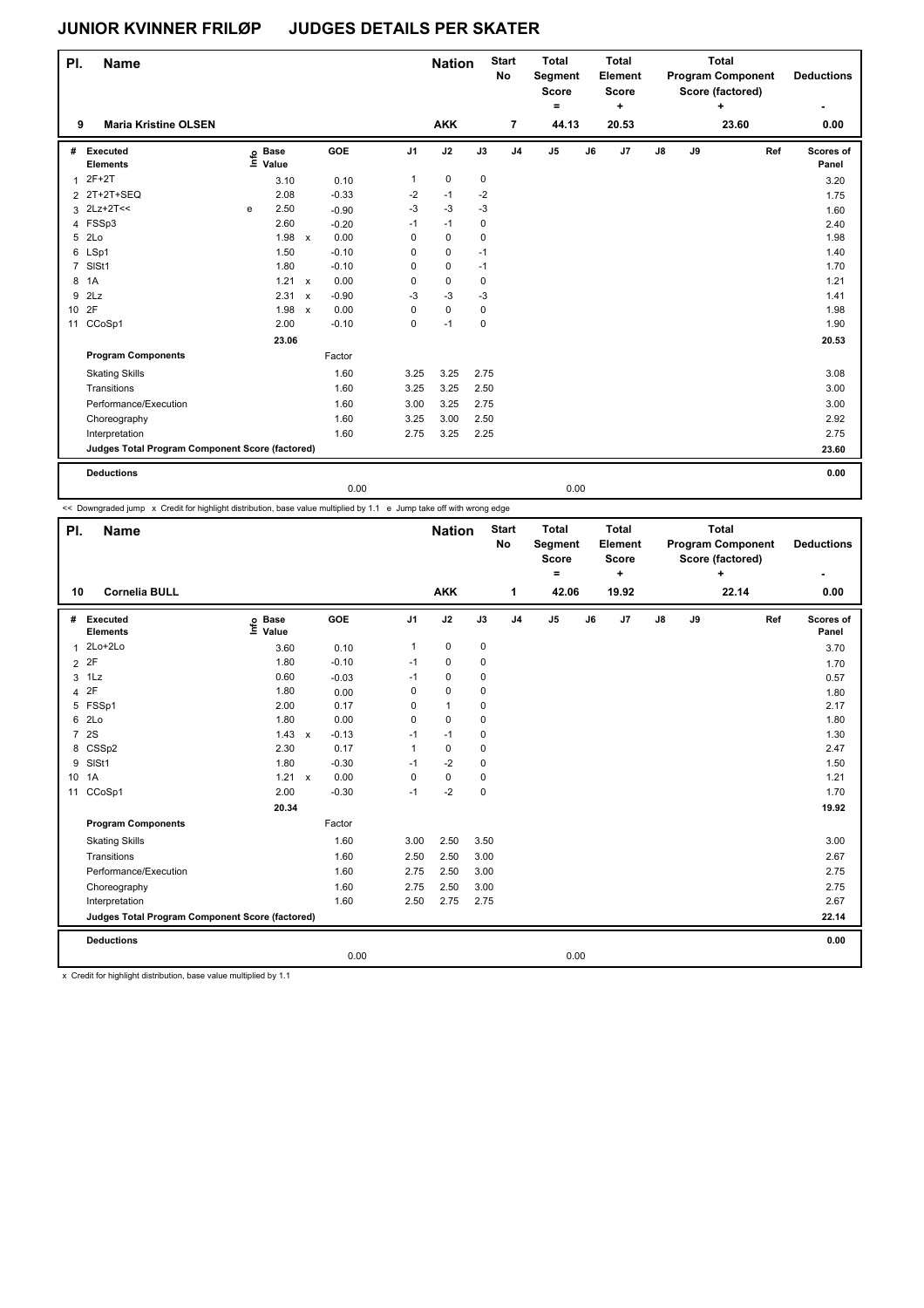| PI.            | <b>Name</b>                                     |                            |              |         |                | <b>Nation</b> |      | <b>Start</b><br><b>No</b> | <b>Total</b><br>Segment<br><b>Score</b><br>۰ |    | Total<br>Element<br><b>Score</b><br>٠ |    |    | <b>Total</b><br><b>Program Component</b><br>Score (factored)<br>÷ |     | <b>Deductions</b>  |
|----------------|-------------------------------------------------|----------------------------|--------------|---------|----------------|---------------|------|---------------------------|----------------------------------------------|----|---------------------------------------|----|----|-------------------------------------------------------------------|-----|--------------------|
| 11             | <b>Maiken BERTHELSEN</b>                        |                            |              |         |                | <b>AKK</b>    |      | 3                         | 38.24                                        |    | 18.44                                 |    |    | 20.80                                                             |     | 1.00               |
| #              | Executed<br><b>Elements</b>                     | e Base<br>E Value<br>Value |              | GOE     | J <sub>1</sub> | J2            | J3   | J <sub>4</sub>            | J <sub>5</sub>                               | J6 | J7                                    | J8 | J9 |                                                                   | Ref | Scores of<br>Panel |
| $\mathbf{1}$   | 2Lo                                             | 1.80                       |              | $-0.30$ | $-1$           | $-1$          | $-1$ |                           |                                              |    |                                       |    |    |                                                                   |     | 1.50               |
|                | 2 2S+Lo+2S                                      | 2.60                       |              | $-0.33$ | $-2$           | $-2$          | $-1$ |                           |                                              |    |                                       |    |    |                                                                   |     | 2.27               |
|                | 3 FSSp3                                         | 2.60                       |              | $-0.10$ | $\Omega$       | 0             | $-1$ |                           |                                              |    |                                       |    |    |                                                                   |     | 2.50               |
|                | 4 1F+1Lo                                        | 1.00                       |              | 0.00    | 0              | $\mathbf 0$   | 0    |                           |                                              |    |                                       |    |    |                                                                   |     | 1.00               |
| 5              | 2T                                              | 1.30                       |              | $-0.60$ | $-3$           | $-3$          | $-3$ |                           |                                              |    |                                       |    |    |                                                                   |     | 0.70               |
|                | 6 CCoSp4                                        | 3.50                       |              | 0.17    | 0              | 0             | 1    |                           |                                              |    |                                       |    |    |                                                                   |     | 3.67               |
| $\overline{7}$ | 2S                                              | 1.43                       | $\mathsf{x}$ | 0.00    | $\Omega$       | 0             | 0    |                           |                                              |    |                                       |    |    |                                                                   |     | 1.43               |
| 8              | $1F+1T$                                         | 0.99                       | $\mathsf{x}$ | 0.00    | $\Omega$       | $\Omega$      | 0    |                           |                                              |    |                                       |    |    |                                                                   |     | 0.99               |
| 9              | LSp1                                            | 1.50                       |              | $-0.20$ | $-1$           | $-1$          | 0    |                           |                                              |    |                                       |    |    |                                                                   |     | 1.30               |
|                | 10 SISt1                                        | 1.80                       |              | 0.00    | 0              | 0             | 0    |                           |                                              |    |                                       |    |    |                                                                   |     | 1.80               |
|                | 11 1A                                           | 1.21 x                     |              | 0.07    | 1              | 0             | 0    |                           |                                              |    |                                       |    |    |                                                                   |     | 1.28               |
|                |                                                 | 19.73                      |              |         |                |               |      |                           |                                              |    |                                       |    |    |                                                                   |     | 18.44              |
|                | <b>Program Components</b>                       |                            |              | Factor  |                |               |      |                           |                                              |    |                                       |    |    |                                                                   |     |                    |
|                | <b>Skating Skills</b>                           |                            |              | 1.60    | 2.25           | 2.25          | 3.25 |                           |                                              |    |                                       |    |    |                                                                   |     | 2.58               |
|                | Transitions                                     |                            |              | 1.60    | 2.25           | 2.00          | 3.00 |                           |                                              |    |                                       |    |    |                                                                   |     | 2.42               |
|                | Performance/Execution                           |                            |              | 1.60    | 2.75           | 2.25          | 3.00 |                           |                                              |    |                                       |    |    |                                                                   |     | 2.67               |
|                | Choreography                                    |                            |              | 1.60    | 2.50           | 2.25          | 3.00 |                           |                                              |    |                                       |    |    |                                                                   |     | 2.58               |
|                | Interpretation                                  |                            |              | 1.60    | 2.50           | 2.50          | 3.25 |                           |                                              |    |                                       |    |    |                                                                   |     | 2.75               |
|                | Judges Total Program Component Score (factored) |                            |              |         |                |               |      |                           |                                              |    |                                       |    |    |                                                                   |     | 20.80              |
|                | <b>Deductions</b>                               |                            | Falls:       | $-1.00$ |                |               |      |                           |                                              |    |                                       |    |    |                                                                   |     | $-1.00$            |
|                |                                                 |                            |              | 0.00    |                |               |      |                           | 0.00                                         |    |                                       |    |    |                                                                   |     |                    |

x Credit for highlight distribution, base value multiplied by 1.1

| PI.             | <b>Name</b>                                     |          |                      |              |         |                          | <b>Nation</b> |                          | <b>Start</b><br>No | <b>Total</b><br>Segment<br><b>Score</b><br>۰ |    | <b>Total</b><br>Element<br><b>Score</b><br>÷ |               |    | <b>Total</b><br><b>Program Component</b><br>Score (factored)<br>÷ |     | <b>Deductions</b>  |
|-----------------|-------------------------------------------------|----------|----------------------|--------------|---------|--------------------------|---------------|--------------------------|--------------------|----------------------------------------------|----|----------------------------------------------|---------------|----|-------------------------------------------------------------------|-----|--------------------|
| 12              | Victoria HØGTUN                                 |          |                      |              |         |                          | <b>AKK</b>    |                          | 9                  | 37.86                                        |    | 16.52                                        |               |    | 23.34                                                             |     | 2.00               |
| #               | Executed<br><b>Elements</b>                     | Info     | <b>Base</b><br>Value |              | GOE     | J <sub>1</sub>           | J2            | J3                       | J <sub>4</sub>     | J <sub>5</sub>                               | J6 | J7                                           | $\mathsf{J}8$ | J9 |                                                                   | Ref | Scores of<br>Panel |
| 1               | $2T+T+2T$                                       |          | 2.60                 |              | $-0.13$ | $-1$                     | $-1$          | 0                        |                    |                                              |    |                                              |               |    |                                                                   |     | 2.47               |
| $\overline{2}$  | 2Lz                                             | $\hat{}$ | 1.50                 |              | $-0.30$ | $-1$                     | $-1$          | $-1$                     |                    |                                              |    |                                              |               |    |                                                                   |     | 1.20               |
| 3               | CCoSp3                                          |          | 3.00                 |              | 0.00    | 0                        | $\mathbf 0$   | $\mathbf 0$              |                    |                                              |    |                                              |               |    |                                                                   |     | 3.00               |
| 4               | 2F<<                                            | <<       | 0.50                 |              | $-0.30$ | -3                       | $-3$          | $-3$                     |                    |                                              |    |                                              |               |    |                                                                   |     | 0.20               |
| 5               | 2Lo                                             |          | 1.98                 | $\mathsf{x}$ | $-0.30$ | $-1$                     | $-1$          | $-1$                     |                    |                                              |    |                                              |               |    |                                                                   |     | 1.68               |
| 6               | $2S+2T$                                         |          | 2.86                 | $\mathsf{x}$ | $-0.60$ | $-3$                     | $-3$          | -3                       |                    |                                              |    |                                              |               |    |                                                                   |     | 2.26               |
|                 | 7 FSSp                                          |          | 0.00                 |              | 0.00    | $\overline{\phantom{m}}$ | ٠             | $\overline{\phantom{a}}$ |                    |                                              |    |                                              |               |    |                                                                   |     | 0.00               |
| 8               | SISt1                                           |          | 1.80                 |              | $-0.40$ | $-2$                     | $-1$          | $-1$                     |                    |                                              |    |                                              |               |    |                                                                   |     | 1.40               |
| 9               | 2S                                              |          | 1.43                 | $\mathsf{x}$ | 0.00    | $\Omega$                 | $\mathbf 0$   | $\mathbf 0$              |                    |                                              |    |                                              |               |    |                                                                   |     | 1.43               |
| 10 <sup>1</sup> | 1A                                              |          | 1.21                 | $\mathbf{x}$ | 0.00    | $\Omega$                 | $\mathbf 0$   | $\mathbf 0$              |                    |                                              |    |                                              |               |    |                                                                   |     | 1.21               |
| 11              | LSp1                                            |          | 1.50                 |              | 0.17    | $\mathbf{1}$             | $\pmb{0}$     | 0                        |                    |                                              |    |                                              |               |    |                                                                   |     | 1.67               |
|                 |                                                 |          | 18.38                |              |         |                          |               |                          |                    |                                              |    |                                              |               |    |                                                                   |     | 16.52              |
|                 | <b>Program Components</b>                       |          |                      |              | Factor  |                          |               |                          |                    |                                              |    |                                              |               |    |                                                                   |     |                    |
|                 | <b>Skating Skills</b>                           |          |                      |              | 1.60    | 3.25                     | 2.75          | 3.00                     |                    |                                              |    |                                              |               |    |                                                                   |     | 3.00               |
|                 | Transitions                                     |          |                      |              | 1.60    | 3.25                     | 2.75          | 3.00                     |                    |                                              |    |                                              |               |    |                                                                   |     | 3.00               |
|                 | Performance/Execution                           |          |                      |              | 1.60    | 2.50                     | 2.75          | 2.75                     |                    |                                              |    |                                              |               |    |                                                                   |     | 2.67               |
|                 | Choreography                                    |          |                      |              | 1.60    | 3.00                     | 3.00          | 3.00                     |                    |                                              |    |                                              |               |    |                                                                   |     | 3.00               |
|                 | Interpretation                                  |          |                      |              | 1.60    | 2.75                     | 3.00          | 3.00                     |                    |                                              |    |                                              |               |    |                                                                   |     | 2.92               |
|                 | Judges Total Program Component Score (factored) |          |                      |              |         |                          |               |                          |                    |                                              |    |                                              |               |    |                                                                   |     | 23.34              |
|                 | <b>Deductions</b>                               |          |                      | Falls:       | $-2.00$ |                          |               |                          |                    |                                              |    |                                              |               |    |                                                                   |     | $-2.00$            |
|                 |                                                 |          |                      |              | 0.00    |                          |               |                          |                    | 0.00                                         |    |                                              |               |    |                                                                   |     |                    |

< Under-rotated jump << Downgraded jump x Credit for highlight distribution, base value multiplied by 1.1